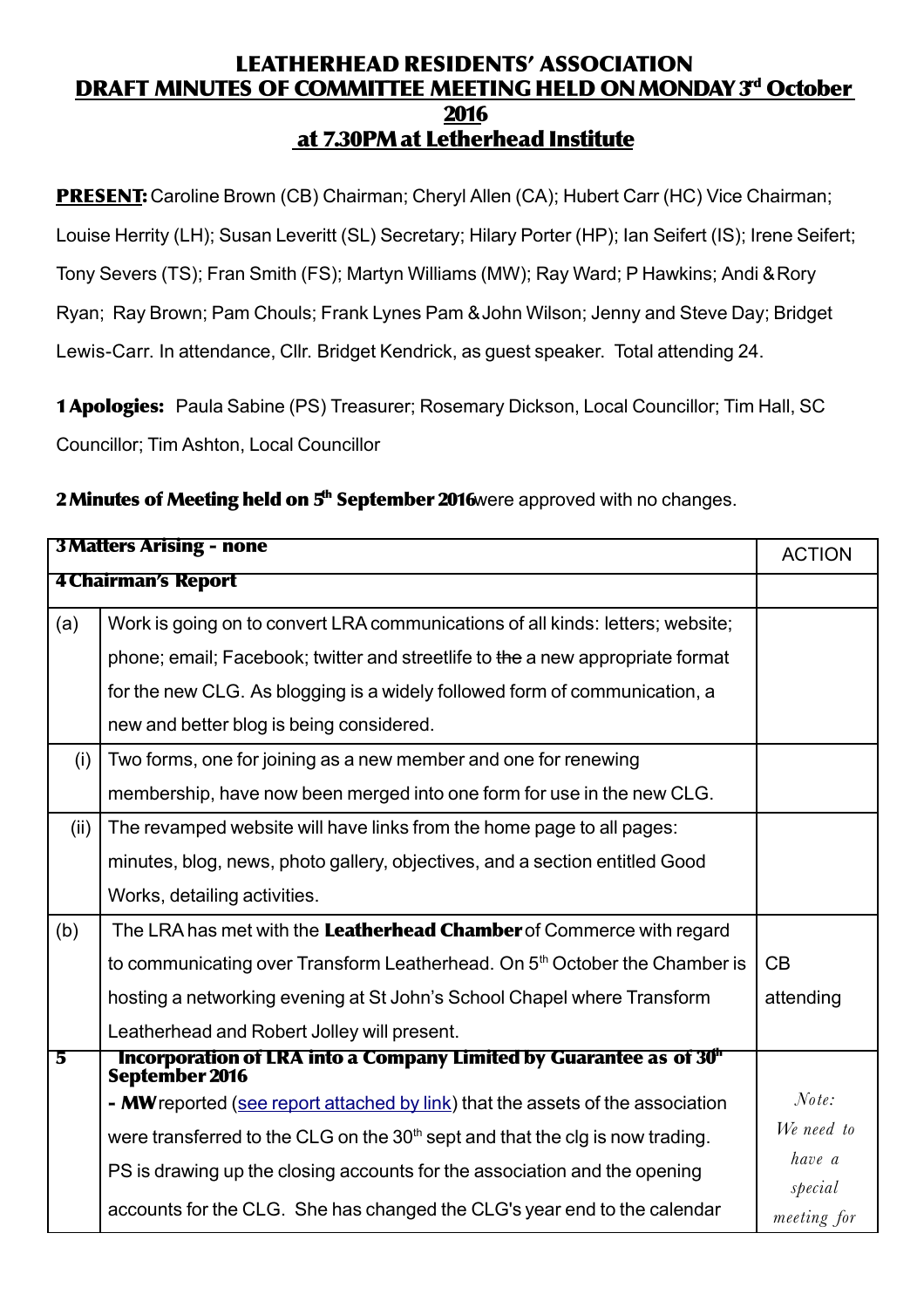| to review and<br>The six new directors(MW,FS,LH,TS,CA and PS) are now registered at<br>approve the<br>assets<br>Companies House.<br>transferred<br>MW said that he would move that the Association be disolved at the next<br>to the CLG.<br>meeting.<br>All stationery (both hard and soft) is in the process of being up-dated/made<br>compliant with the LRA's new status<br><b>6 Reports from Sub-Committees</b><br>(a)<br><b>Planning</b> – (See Planning Report attached by link) The planning report listed 5<br>new Decisions, including approval for the land adjacent to The Farthings,<br>which will be demolished and a 62 bed care home, 35 assisted living units, 26 |
|------------------------------------------------------------------------------------------------------------------------------------------------------------------------------------------------------------------------------------------------------------------------------------------------------------------------------------------------------------------------------------------------------------------------------------------------------------------------------------------------------------------------------------------------------------------------------------------------------------------------------------------------------------------------------------|
|                                                                                                                                                                                                                                                                                                                                                                                                                                                                                                                                                                                                                                                                                    |
|                                                                                                                                                                                                                                                                                                                                                                                                                                                                                                                                                                                                                                                                                    |
|                                                                                                                                                                                                                                                                                                                                                                                                                                                                                                                                                                                                                                                                                    |
|                                                                                                                                                                                                                                                                                                                                                                                                                                                                                                                                                                                                                                                                                    |
|                                                                                                                                                                                                                                                                                                                                                                                                                                                                                                                                                                                                                                                                                    |
|                                                                                                                                                                                                                                                                                                                                                                                                                                                                                                                                                                                                                                                                                    |
|                                                                                                                                                                                                                                                                                                                                                                                                                                                                                                                                                                                                                                                                                    |
|                                                                                                                                                                                                                                                                                                                                                                                                                                                                                                                                                                                                                                                                                    |
|                                                                                                                                                                                                                                                                                                                                                                                                                                                                                                                                                                                                                                                                                    |
|                                                                                                                                                                                                                                                                                                                                                                                                                                                                                                                                                                                                                                                                                    |
|                                                                                                                                                                                                                                                                                                                                                                                                                                                                                                                                                                                                                                                                                    |
|                                                                                                                                                                                                                                                                                                                                                                                                                                                                                                                                                                                                                                                                                    |
| FS, TS<br>family houses and 17 affordable dwellings built. Also listed were 3                                                                                                                                                                                                                                                                                                                                                                                                                                                                                                                                                                                                      |
| acceptances for change of use from commercial to residential in High Street,                                                                                                                                                                                                                                                                                                                                                                                                                                                                                                                                                                                                       |
| Church Street & North Street, and a refusal of increased usage hours for the                                                                                                                                                                                                                                                                                                                                                                                                                                                                                                                                                                                                       |
| Rifle Club on Thorncroft Drive. There were 3 new applications including 117                                                                                                                                                                                                                                                                                                                                                                                                                                                                                                                                                                                                        |
| dwellings alongside the commercial buildings for the ERA Business Park.                                                                                                                                                                                                                                                                                                                                                                                                                                                                                                                                                                                                            |
| FS reported on the plans at St John's School for a new pool and gym room on                                                                                                                                                                                                                                                                                                                                                                                                                                                                                                                                                                                                        |
| Garlands Road; the local residents' main concern was traffic congestion, and                                                                                                                                                                                                                                                                                                                                                                                                                                                                                                                                                                                                       |
| arrangements are being made by the school to minimise this. CA asked about                                                                                                                                                                                                                                                                                                                                                                                                                                                                                                                                                                                                         |
| the trees on the boundary, and FS confirmed that they are not going to be                                                                                                                                                                                                                                                                                                                                                                                                                                                                                                                                                                                                          |
| removed for the new building. CA asked about the replacement of felled trees                                                                                                                                                                                                                                                                                                                                                                                                                                                                                                                                                                                                       |
| on the boundary of the school with Epsom road that were removed for the new                                                                                                                                                                                                                                                                                                                                                                                                                                                                                                                                                                                                        |
| science block. FS will check what was specified in the approval given in 2015.                                                                                                                                                                                                                                                                                                                                                                                                                                                                                                                                                                                                     |
| <b>Forward Planning Group</b> – (see report attached by link) MW reported that                                                                                                                                                                                                                                                                                                                                                                                                                                                                                                                                                                                                     |
| there has been no contact with the Transform Team since the last meeting as                                                                                                                                                                                                                                                                                                                                                                                                                                                                                                                                                                                                        |
| the CRG meeting scheduled for September was postponed until 13/10.                                                                                                                                                                                                                                                                                                                                                                                                                                                                                                                                                                                                                 |
| <b>MW</b><br>However MW and HC did meet Rod Shaw of MVDC to discuss Church Street.                                                                                                                                                                                                                                                                                                                                                                                                                                                                                                                                                                                                 |
| Rod Shaw explained why they had eventually opted to reject a shared surface                                                                                                                                                                                                                                                                                                                                                                                                                                                                                                                                                                                                        |
| scheme (largely on the advice of visually impaired and disability groups). The                                                                                                                                                                                                                                                                                                                                                                                                                                                                                                                                                                                                     |
| decision is now irrevocable as they have had to order some materials that are                                                                                                                                                                                                                                                                                                                                                                                                                                                                                                                                                                                                      |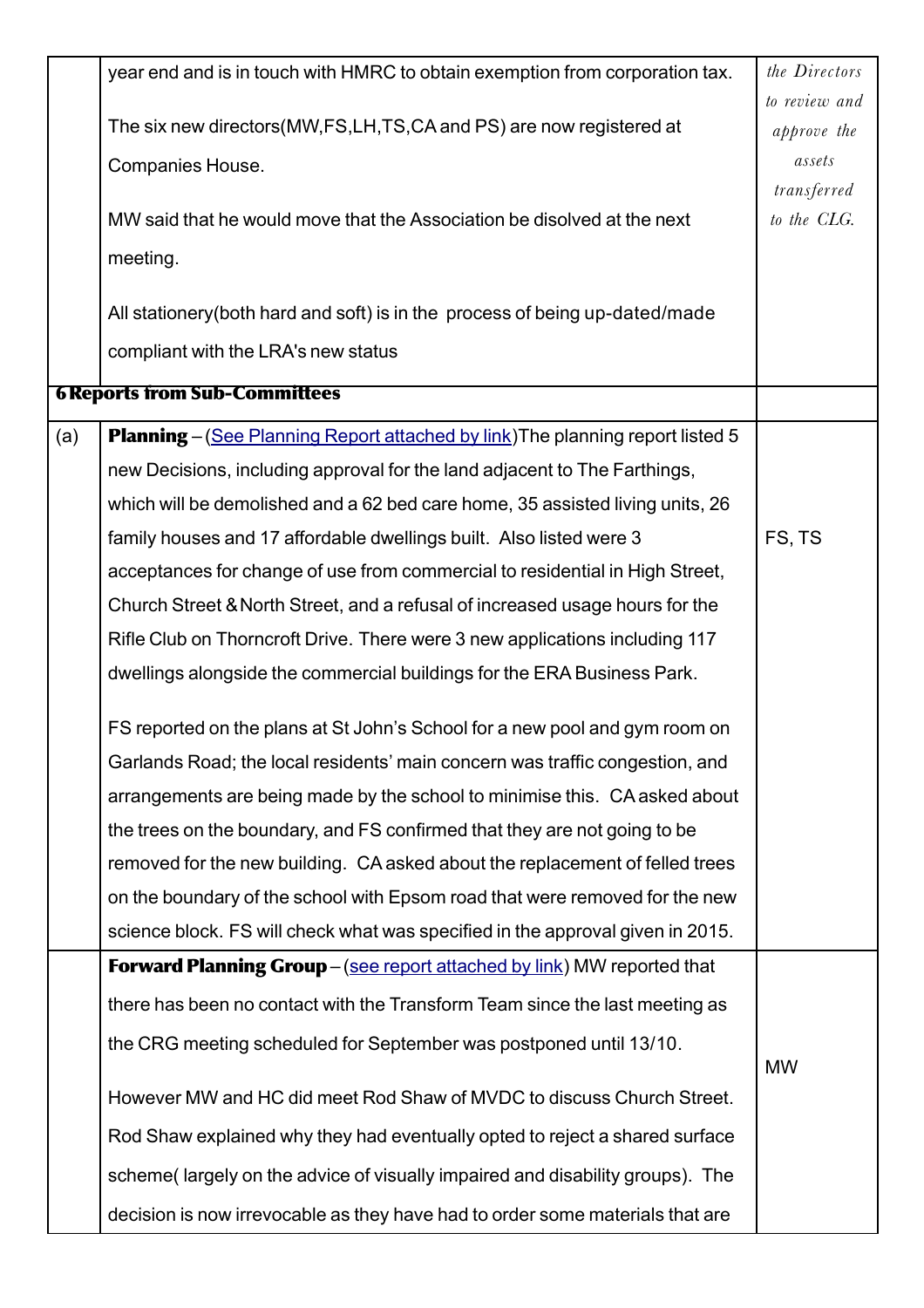|     | on long lead-times in order to meet their timing targets. There will be            |  |
|-----|------------------------------------------------------------------------------------|--|
|     | consultation on planting/street furniture.                                         |  |
|     |                                                                                    |  |
|     | On Kingston House Gardens a response to the representations had been               |  |
|     | received by all, but it was suggested that Circle would consult only after they    |  |
|     | had lodged a planning application. MW suggested that we should continue to         |  |
|     | try to organise a meeting with Circle to influence the scheme they submit and      |  |
|     | the representatives of the neighbour action group agreed. They will contact        |  |
|     | MW and CIIr Tim Hall when they are ready. Comment was made whether                 |  |
|     | Circle would even build out the scheme, or merely sell it on to others.            |  |
| (c) | <b>Environment</b> – (see attached report via link) CA announced that following    |  |
|     | discussion at the last meeting about the untidiness of the town generally an       |  |
|     | impromptu litter pick would be held on Saturday 8/10/16 from 10 to noon.           |  |
|     | MVDC are providing bags, gloves & pickers, and will collect the filled bags from   |  |
|     | Letherhead Institute after noon. Tea & biscuits will be served to the volunteers   |  |
|     | at noon; anyone wishing to participate should contact Cheryl at 01372 370091       |  |
|     | indicating the desired picking area, and be at the Institute at 10 if transport to |  |
|     | the desired area is required.                                                      |  |
|     |                                                                                    |  |
|     | CA also attended three events: the Rye Brook "Love Your River" event on 12/9;      |  |
|     | the Resilience Workshop re flood alleviation; and River Mole Discovery Day         |  |
|     | 25/9 aimed to make the public aware of all the work being done by various          |  |
|     | volunteer organisations.                                                           |  |
|     | Volunteer Alan Thornhill has been working with Tony Wynn & Rod Shaw of             |  |
|     | MVDC in monitoring the River bank between the Town Bridge and Thorncroft           |  |
|     | Drive, and this close working relationship has led to MV's immediate clearing of   |  |
|     | litter, vandalism & graffiti in the area.                                          |  |
| (d) | <b>Health</b> – nothing to report                                                  |  |
| (e) | <b>Highways</b> – Roadworks on Copthorne Road are not yet completed. HC            |  |
|     | receives fort nightly reports on work, and will forward the emails to the          |  |
|     | Committee, which will form part of his monthly report                              |  |
| (f) | <b>Membership</b> – Members to be given forms to use in trying to interest their   |  |
|     | neighbours in LRA membership.                                                      |  |
| (g) | <b>Newsletter</b> . Members wishing to contribute to the Autumn newsletter should  |  |